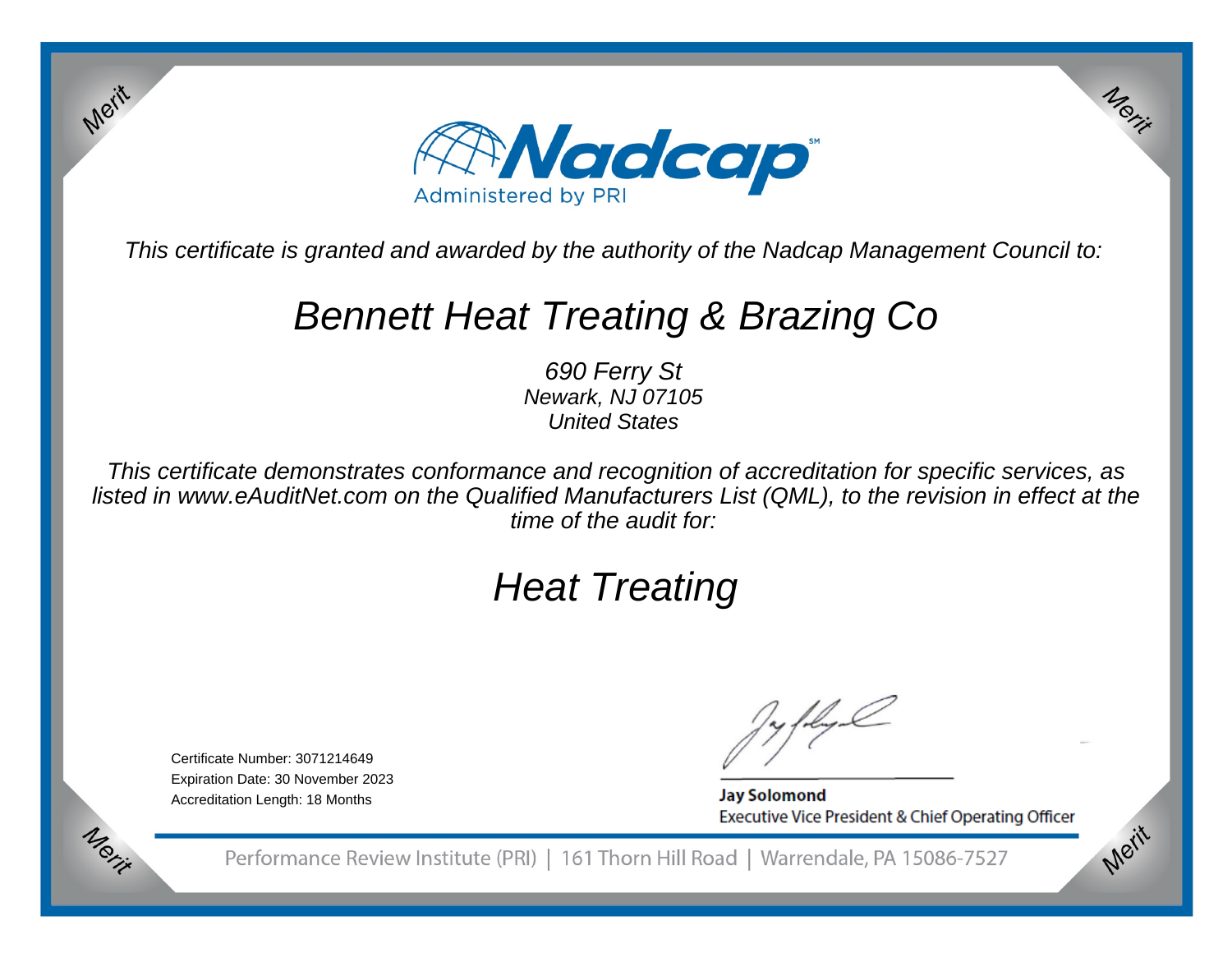

#### **SCOPE OF ACCREDITATION**

#### **Heat Treating**

#### **Bennett Heat Treating & Brazing Co** 690 Ferry St Newark, NJ 07105

This certificate expiration is updated based on periodic audits. The current expiration date and scope of accreditation are listed at: www.eAuditNet.com - Online QML (Qualified Manufacturer Listing).

In recognition of the successful completion of the PRI evaluation process, accreditation is granted to this facility to perform the following:

#### **AC7000 - AUDIT CRITERIA FOR NADCAP ACCREDITATION**

## **AC7101/4 Rev F - Nadcap Audit Criteria for Materials Testing Laboratories-Metallography & Microindentation Hardness (to be used on audits on/after 14 August 2016)\*\*\* If the Auditee holds any MTL accreditation, then this checklist must be done as part of an MTL audit**

(L0) Metallography Evaluation

Industry Spec – Other L0

(L1) Microindentation (Interior)

(L10) Near Surface Examinations – Carburization/Decarburization

(L5) Near Surface Examinations – Microindentation (Surface Case Depth)

(L5X) Near Surface Examinations – Microindentation (Surface) (Chord Method ARP1820)

(L6) Near Surface Examinations – Nitriding

(L7) Near Surface Examinations – IGA, IGO

#### **AC7102 Rev K - Nadcap Audit Criteria for Heat Treating Baseline (AC7102/S and AC7102/8 must also be selected) (to be used on audits on or after 15-Aug-2021)**

Aluminum Alloys – Customer Specs Aluminum Alloys – Industry Specs – Check any applicable boxes Industry Spec – Other – Aluminum Alloys from –2 Beryllium Copper – Industry Specs – Check any applicable boxes Beryllium/Copper– Customer Specs Brazing – AC7102/1 must also be selected Carburizing – AC7102/3 must also be selected Nickel and Cobalt Alloys – Industry Specs – Check any applicable boxes Nickel and Cobalt Alloys– Customer Specs Nitriding – AC7102/4 must also be selected Stainless Steels, Austenitic – Customer Specs Stainless Steels, Austenitic – Industry Specs – Check any applicable boxes Stainless Steels, Martensitic – Customer Specs

t-frm-0004 29-May-20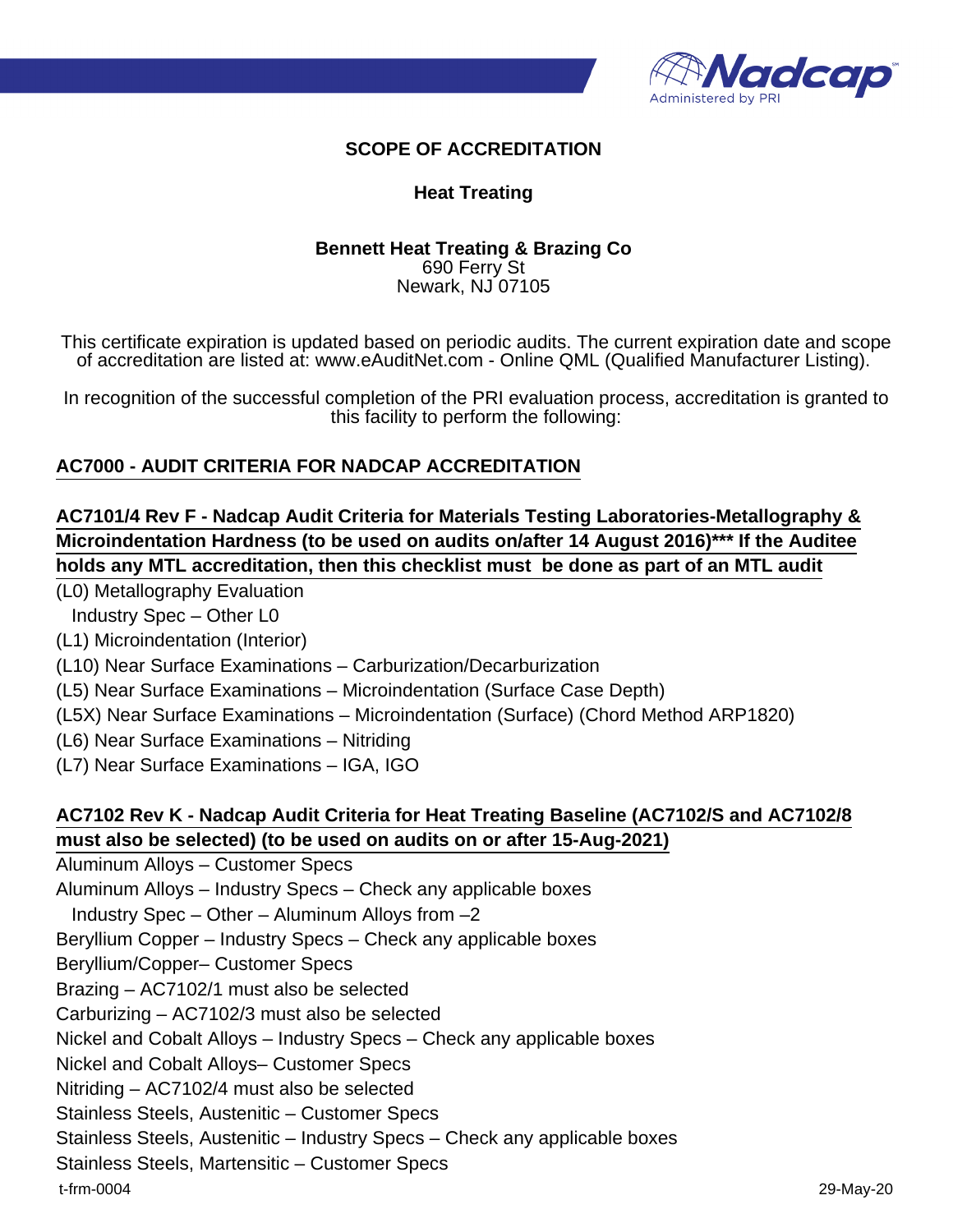Stainless Steels, Martensitic – Industry Specs – Check any applicable boxes Industry Spec – Other – Stainless Steels, Martensitic Stainless Steels, Precipitation Hardening – Customer Specs Stainless Steels, Precipitation Hardening – Industry Specs – Check any applicable boxes Industry Spec – Other – Stainless Steels, Precipitation Hardening Steels – Customer Specs Steels – Industry Specs – Check any applicable boxes Industry Spec – Other – Steels Stress Relieve – Customer Specs Stress Relieve – Industry Specs – Check any applicable boxes Titanium Alloys – Customer Specs Titanium Alloys – Industry Specs – Check any applicable boxes Industry Spec – Other – Titanium Alloys

#### **AC7102S Rev J - Nadcap Supplemental Audit Criteria for Heat Treating (to be used on audits on'after 31 May 2020)**

U18 United Technologies Corp. – Hamilton Sundstrand U3 Rolls–Royce

#### **AC7102/1 Rev F - Nadcap Audit Criteria for Heat Treating - Brazing (to be used on audits on/after 10 July 2016)**

Induction Brazing – AC7110/1 must also be selected Torch Brazing – AC7110/1 must also be selected – Check any applicable boxes Industry Spec – Other

## **AC7102/3 Rev D - Nadcap Audit Criteria for Heat Treating - Carburizing (to be used on audits on/after 10 July 2016)**

Carbonitriding – Industry Specs – Check any applicable boxes Industry Spec – Other Carburizing – Customer Specs Carburizing – Industry Specs – Check any applicable boxes Industry Spec – Other

## **AC7102/4 Rev D - Nadcap Audit Criteria for Heat Treating - Gas, Ion/ Plasma and/or Salt Bath Nitriding (to be used on audits on/after 6 August 2017)**

Nitriding – Customer Specs Nitriding – Industry Specs – Check any applicable boxes

## **AC7102/5 Rev E - Nadcap Audit Criteria for Heat Treating - Hardness and/or Conductivity Testing (to be used on on/after 5 May 2019)**

Conductivity – Industry Specs – Check any applicable boxes